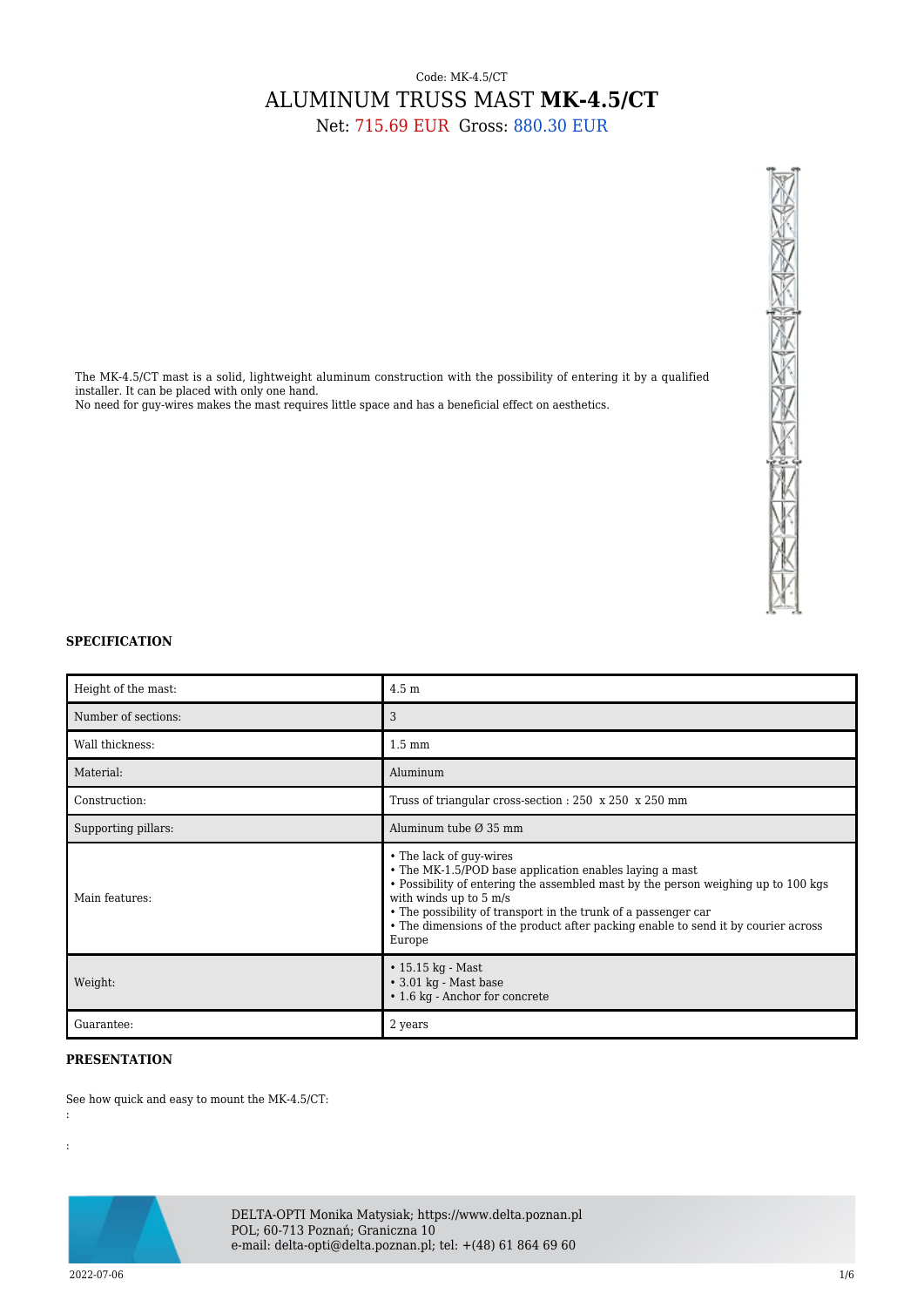

Single section of the mast:





DELTA-OPTI Monika Matysiak; https://www.delta.poznan.pl POL; 60-713 Poznań; Graniczna 10 e-mail: delta-opti@delta.poznan.pl; tel: +(48) 61 864 69 60

 $2022$ -07-06  $2/6$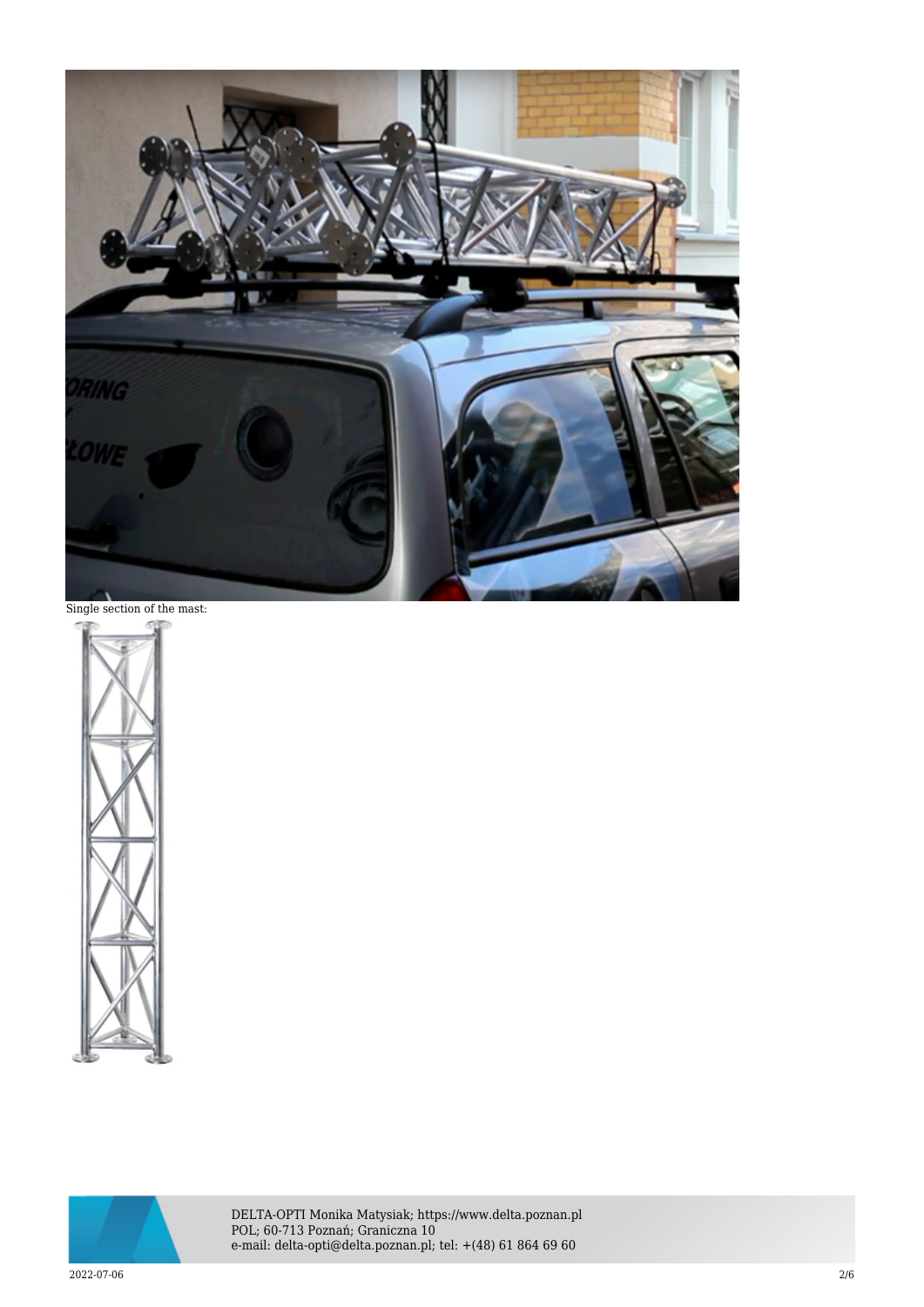

Bottom view:



Two sections combined:



DELTA-OPTI Monika Matysiak; https://www.delta.poznan.pl POL; 60-713 Poznań; Graniczna 10 e-mail: delta-opti@delta.poznan.pl; tel: +(48) 61 864 69 60

 $2022$ -07-06  $3/6$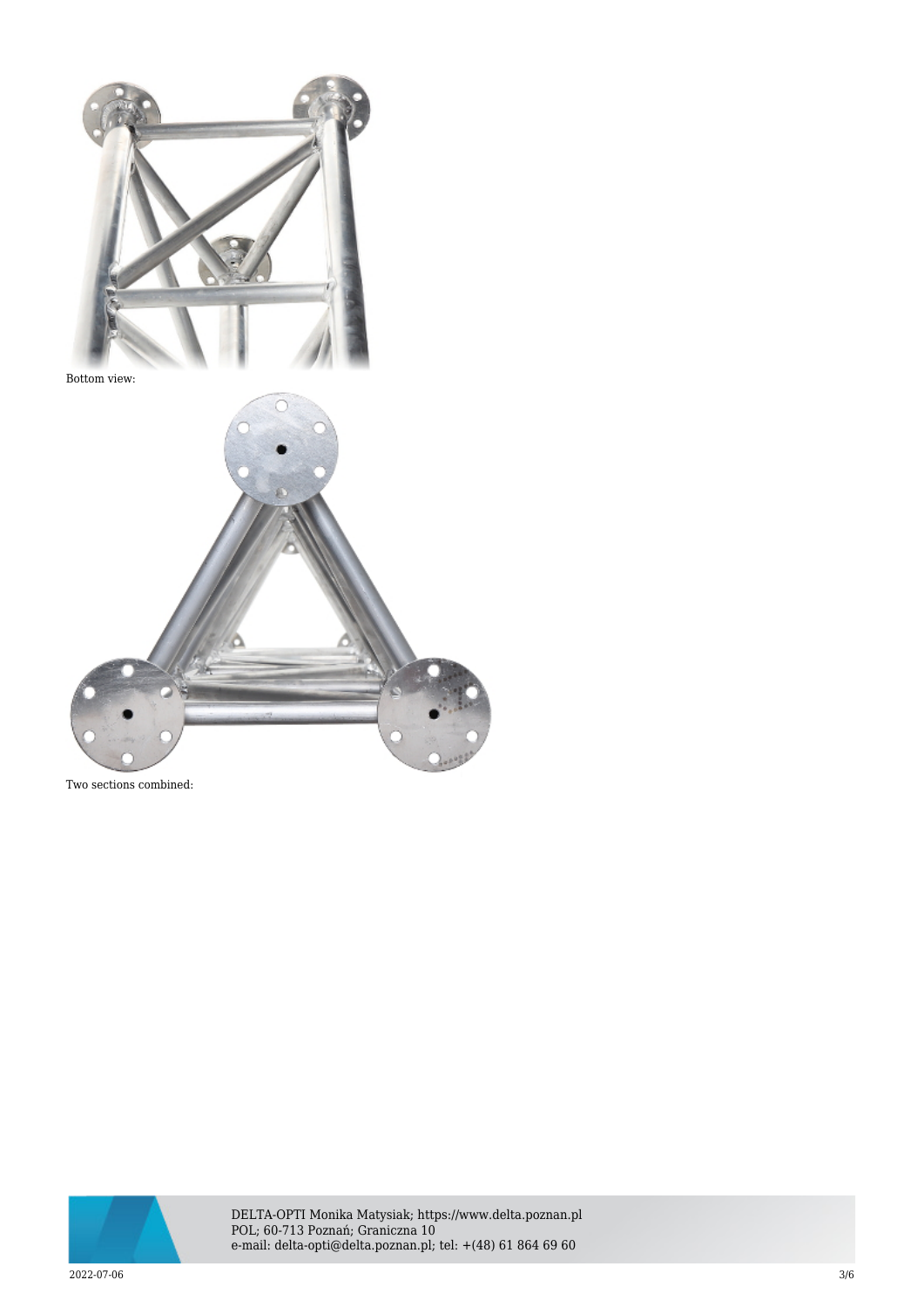

- 1. Ground level
- 2. Concrete foundation
- The MK-1.5/POD base application enables laying a mast:



DELTA-OPTI Monika Matysiak; https://www.delta.poznan.pl POL; 60-713 Poznań; Graniczna 10 e-mail: delta-opti@delta.poznan.pl; tel: +(48) 61 864 69 60

 $2022$ -07-06  $4/6$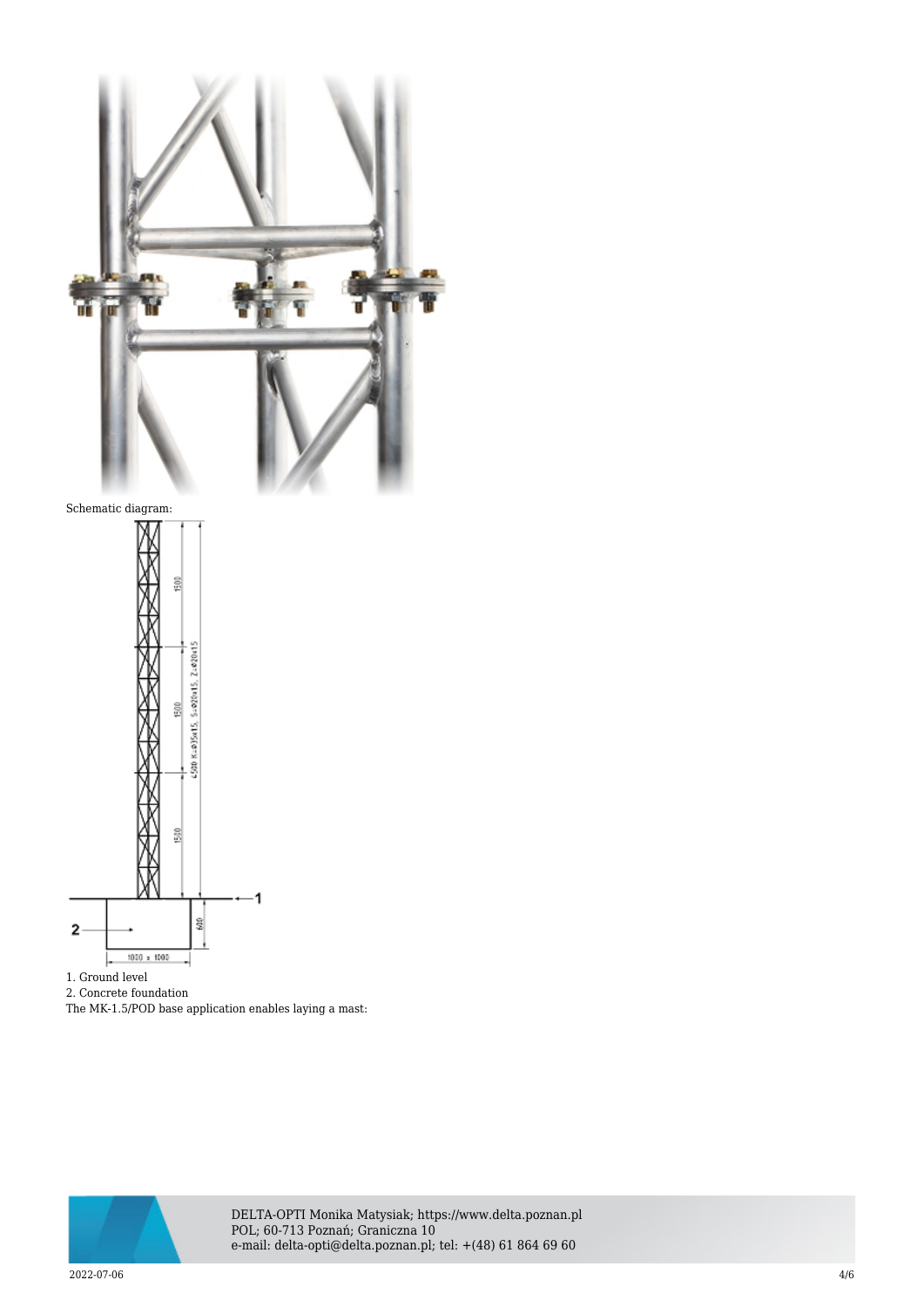

Example of application: Height 4.5 m:



Prepared form-work for the foundation of the mast:



Poured foundation of the mast with embedded anchor and established base:



DELTA-OPTI Monika Matysiak; https://www.delta.poznan.pl POL; 60-713 Poznań; Graniczna 10 e-mail: delta-opti@delta.poznan.pl; tel: +(48) 61 864 69 60

 $2022$ -07-06  $5/6$